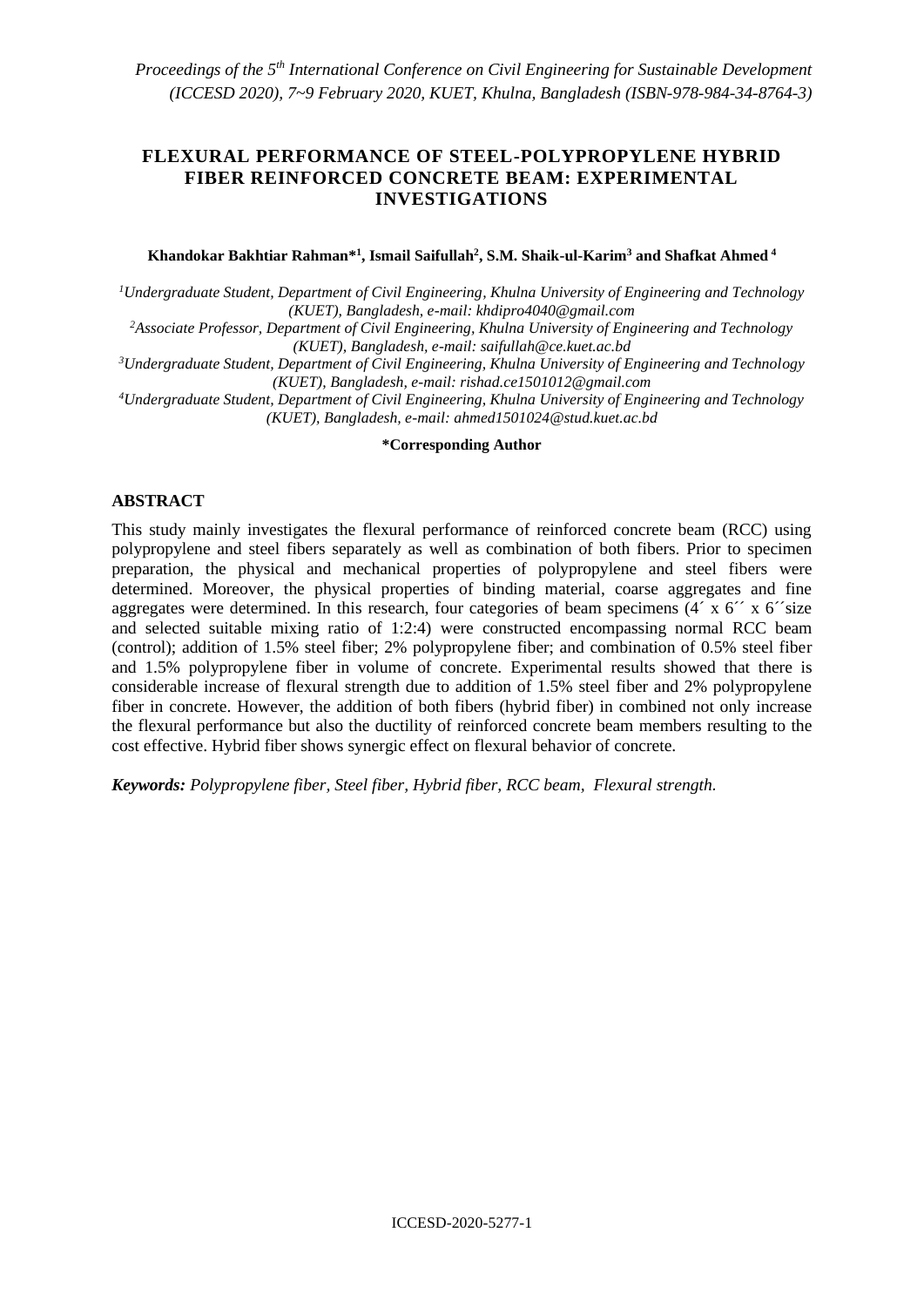*5 th International Conference on Civil Engineering for Sustainable Development (ICCESD 2020), Bangladesh*

#### **1 INTRODUCTION**

As concrete offers numerous well-known benefits such as low cost, wide obtainability and applicability, it is the most widely used construction material. Since concrete is brittle in nature, therefore, numerous materials have been utilized now-a-days to enhance this essential characteristics of concrete. Fibers are being used extensively in construction arenas because fiber reinforcement in concrete can decrease brittleness of concrete and make improvement of the properties of concrete especially in tensile strength and toughness (Wang, Huang, Jiang & Wu, 2012). Wang et al. (2012) also reported that different types of fibers are used to get different desired properties such as wire steel fiber are used to enhance the toughness properties of concrete once cracking, the use of mill cut steel fibers can increase initial cracking strength of concrete with its superior bond on concrete and polypropylene fibers can make improvement of impact strength of concrete. Therefore, the interest in the utilization of hybrid fiber in concrete has persistently growing now-a-days in prospect of obtaining concrete with enhanced properties.

Concrete with the inclusion of polypropylene fibers have appreciated an extensive rise in its application, comprising ground slab, concrete pipe, bridge deck, tunnel, pavement construction, canal, and repair and rehabilitation works (Al-Hadidy & Yi-Qiu, 2009; Behfarnia & Behravan, 2014; Kassimi, El-Sayed & Khayat, 2014; Khan & Ali, 2016). The surface roughness of the concrete matrix increases due to the integration of steel fibers (Armandei & de Souza Sanchez Filho, 2017). Based on the experimental study, Usman, Farooq, Umair & Hanif (2020) established that the utilization of steel fibers in high strength concrete has small effect on the compressive strength, although it expressively enhanced the ductility and post peak performance of concrete. Rapoport, Aldea, Shah, Ankenman & Karr (2002) conducted experimental study to examine the permeability of concrete containing steel fibers, and specified that the permeability of concrete decreases with the increase of steel fibers substance. However, macro polypropylene fibers demonstrate the benefits of light weight in addition to no corrosion (Ding, Li, Zhang & Azevedo, 2017).

Mohseni et al. (2017) made an effort to use steel or polypropylene fibers in concrete and investigated that there is considerable enhancement of splitting tensile strength as well as permeability attributable to increase of fiber contents. The tensile strength and toughness of concrete increases with the addition of steel fibers (Ahmadi, Farzin, Hassani & Motamedi, 2017; Gao, Zhang & Nokken, 2017; Gao & Zhang, 2018). The fracture energy as well as toughness of concrete after exposure to elevated temperatures can be significantly enhanced due to inclusion of steel fibers (Chen, Yang, Lin, Chen, He & Zhang, 2016). Zollo (1984) revealed that concrete incorporating polypropylene fibres (19mm long) and acrylic material (10mm long) exhibit lower shrinkage and crack width. The splitting tensile and flexural strengths of concrete increases with the incorporation of 0.5 % polypropylene fibers (Fathima & Varghese, 2014). Hanumesh et al. (2018) performed experimental study to observe the performance of recycle aggregate concrete containing polypropylene fibers and found that the compressive, split and shear strengths of concrete increases because of integration of polypropylene fibers. Zhao (1999) investigated that the incorporation of steel fibers with volume fraction larger than 2% may consequence in intense reduction of concrete flowability. Conversely, the effect of steel fibers with volume fraction lesser than 0.5% in concrete is unremarkable. Several researches disclosed that the integration of steel fibers with other kinds of fibers (for instance, polypropylene fibers, carbon fibers, glass fibers) into the plain concrete can evidently enhance the bond strength (Aslani & Nejadi, 2012; Hameed, Turatsinze, Duprat & Sellier, 2013; Ganesan, Indira & Sabeena, 2014). Amalgamation of fiber of different length enhances not only the toughness but also the impermeability of concrete (Lawler et al. 2002). Huang, Xu, Chi, Deng & Zhang (2019) investigated the performance of bond strength of embedded deformed bar in steel-polypropylene hybrid fiber reinforced concrete matrix, and revealed that the execution of steel-polypropylene hybrid fiber have noticeable optimistic effects on the bond strength, because of the substantial influences in preventing the spread of cracks at multiscale as well as multi-phases.This study mainly investigates the flexural performance of reinforced concrete beam (RCC) using polypropylene and steel fibers separately as well as combination of both fibers. Prior to specimen preparation, the physical and mechanical properties of polypropylene and steel fibers were determined.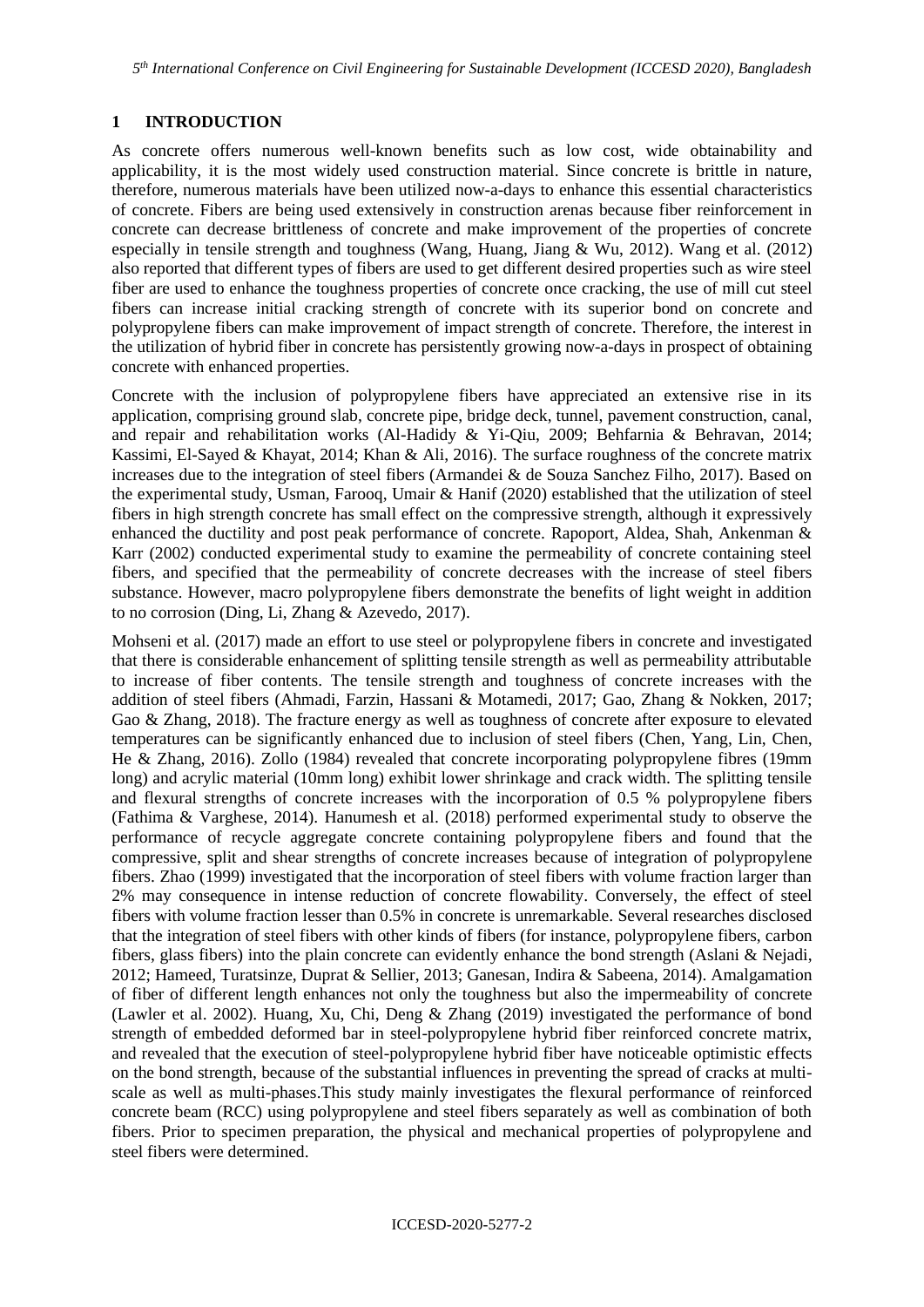# **2 EXPERIMENTAL WORKS**

### **2.1 Materials**

In this study, Ordinary Portland cement (OPC), fine aggregate, coarse aggregate, polypropylene fibers, steel fibers and deformed bars were utilized to make concrete. The laboratory testing program for these materials comprised of the sieve analysis of both fine and coarse aggregates, unit weight of fine aggregate, coarse aggregates, steel fiber and polypropylene fiber, tensile strength test of steel fiber, polypropylene fiber and deformed bars.

### **2.1. 1 Cement**

Portland cement is commonly used around the world as a fundamental constituent of concrete. Ordinary Portland Cement (OPC) of type CEM I encompassing a strength of 52.5 MPa was used in this study. The specific gravity, initial setting time and final setting time of this type of cement were determined and obtained 3.15, 155 minutes and 270 minutes correspondingly, following standard specification (ASTM C150) for Portland cement.

### **2.1.2 Aggregates**

Coarse (Sylhet) sand were used as fine aggregate to produce concrete. Sieve analysis for both fine aggregates and coarse aggregates was carried out in accordance with ASTM C136 to obtain fineness modulus and gradation curves as exhibited in Table 1 and Figure 1 respectively. The specific gravity, fineness modulus, bulk density, moisture content and water absorption of sand were determined and found 2.60, 2.56, 1560 kg/m<sup>3</sup>, 1.7% and 2.3% respectively. Stone chips were used in concrete as coarse aggregate. The utilized nominal size of stone chips was 19 mm. The specific gravity, fineness modulus, bulk density, moisture content and water absorption of used stone chips were found 2.69, 7.74, 1490  $\text{kg/m}^3$ , 1.1% and 0.3% respectively.

| Table 1: Determination of fineness modulus of fine aggregates through sieve analysis |                                             |                  |                  |         |      |
|--------------------------------------------------------------------------------------|---------------------------------------------|------------------|------------------|---------|------|
|                                                                                      | Wt Retained                                 | Cum wt. retained | Cum wt. retained | % Finer | FM   |
| Sieve#                                                                               | (gm)                                        | (gm)             | (%)              |         |      |
| #4                                                                                   | 5.6                                         | 5.6              | 1.1              | 98.9    | 2.56 |
| #8                                                                                   | 13.0                                        | 18.6             | 3.7              | 96.3    |      |
| #16                                                                                  | 51.9                                        | 70.5             | 14.1             | 85.9    |      |
| #30                                                                                  | 177.7                                       | 248.2            | 49.6             | 50.4    |      |
| #50                                                                                  | 192.4                                       | 440.6            | 88.1             | 11.9    |      |
| #100                                                                                 | 56.2                                        | 496.8            | 99.4             | 0.6     |      |
|                                                                                      | Sum of Cumulative Weight Retained $(\% )$ = |                  | 256.0            |         |      |



Figure 2: Gradation curve for stone chips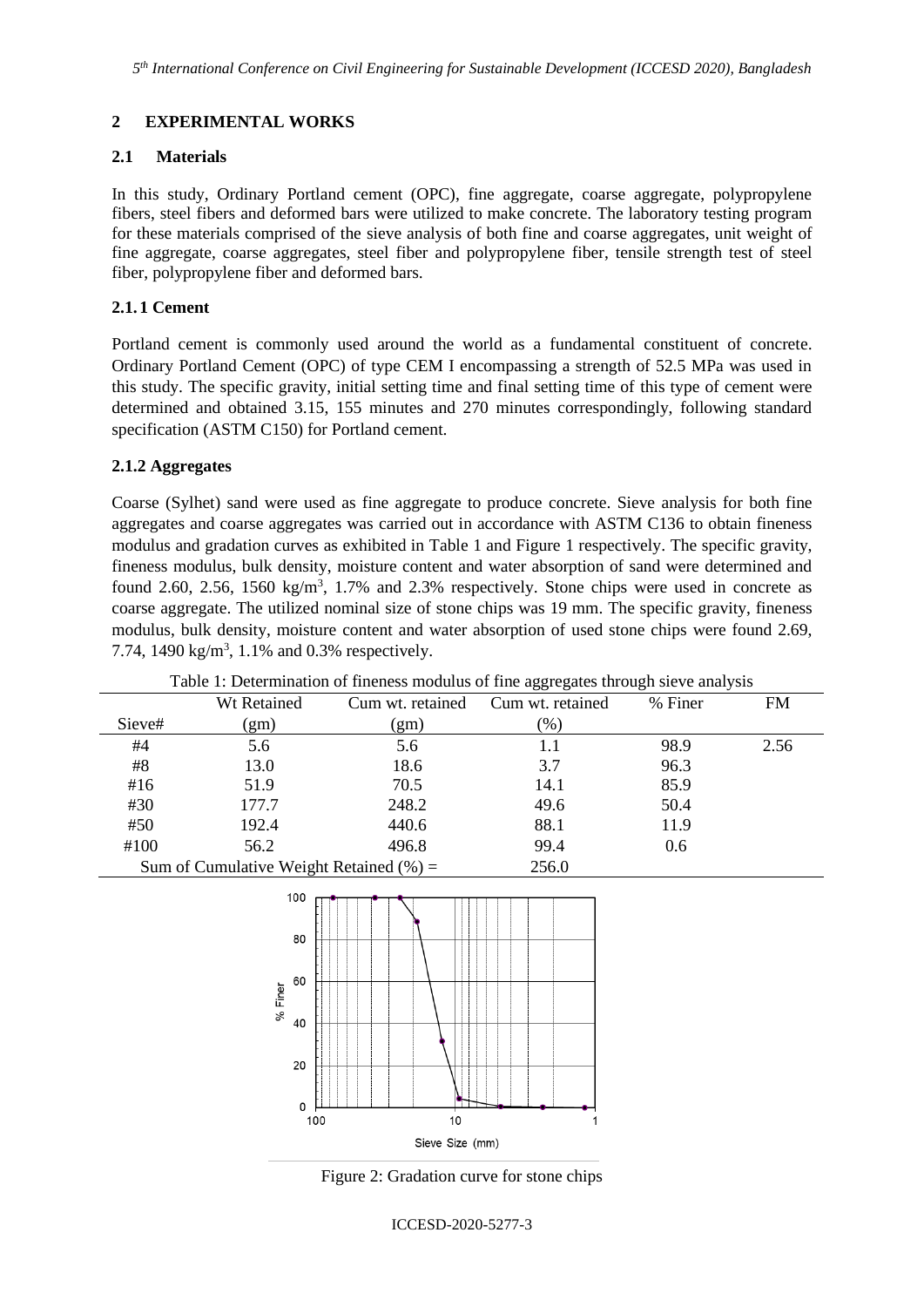# **2.1.3 Fibers**

Two types of fibers such as polypropylene fibers and steel fibers were utilized in this study to fabricate hybrid fibers. Appearances of polypropylene fibers and steel fibers are displayed in Figure 2. Polypropylene is partially crystalline and non-polar and possesses good abrasion and fatigue resistance, chemical resistance and electrical insulation (Alwesabi, Bakar, Alshaikh & Akil, 2020). However, existence of steel fibers in concrete is a cause of change in physical properties, resistance against cracking, fatigue, durability, impact, and bending. The polypropylene used in this study is the commodity plastic with the lowest density of 853 kg/m<sup>3</sup>. Polypropylene fibers (length = 25 mm, width  $= 10$  mm and thickness  $= 1.3$  mm) possesses a tensile strength of 38 MPa, whereas, mill cut steel fibres (25.4 mm in length and 1.15 mm in diameter with an aspect ratio of 22) contains the tensile strength of 358 MPa. Table 2 depicts the physical and engineering properties of polypropylene and steel fiber.





(a) Steel fibers (b) Polypropylene fibers Figure 2: Appearances of polypropylene fibers and steel fibers

| Parameter               | Polypropylene fiber | Steel fiber |
|-------------------------|---------------------|-------------|
| Length $(mm)$           | 25                  | 25.4        |
| Thickness/diameter (mm) | 1.3                 | 1.15        |
| width $(mm)$            | 10                  |             |
| Density $(Kg/m^3)$      | 853                 | 7346        |
| Tensile strength (MPa)  | 38                  | 358         |

Table 2: Physical and engineering properties of polypropylene and steel fiber

# **2.2 Mix Proportioning**

The strength of concrete prominently depend on mix ratio of concrete. It is the ratio of binding material: fine aggregate: coarse aggregate. Three (03) controlled reinforced concrete beams and nine (09) reinforced concrete beams were constructed with a number of fibre combinations as provided in Table 3. It should be mentioned that three samples were prepared for each batch of concrete mixing. Each batch of concrete mixing used the identical water-cement ratio of 0.45 with the ratio of cement: sylhet sand: black stone chips of 1:2:4. In this study, the utilized volume fraction of three fibre combinations were 1.5% steel fiber alone, 2% polypropylene fiber alone and 0.5% steel fiber-1.5% polypropylene fiber. The workability for each batch of concrete mixing was determined compliant with ASTM C143 and obtained the slump value in the range of 75 to 100 mm.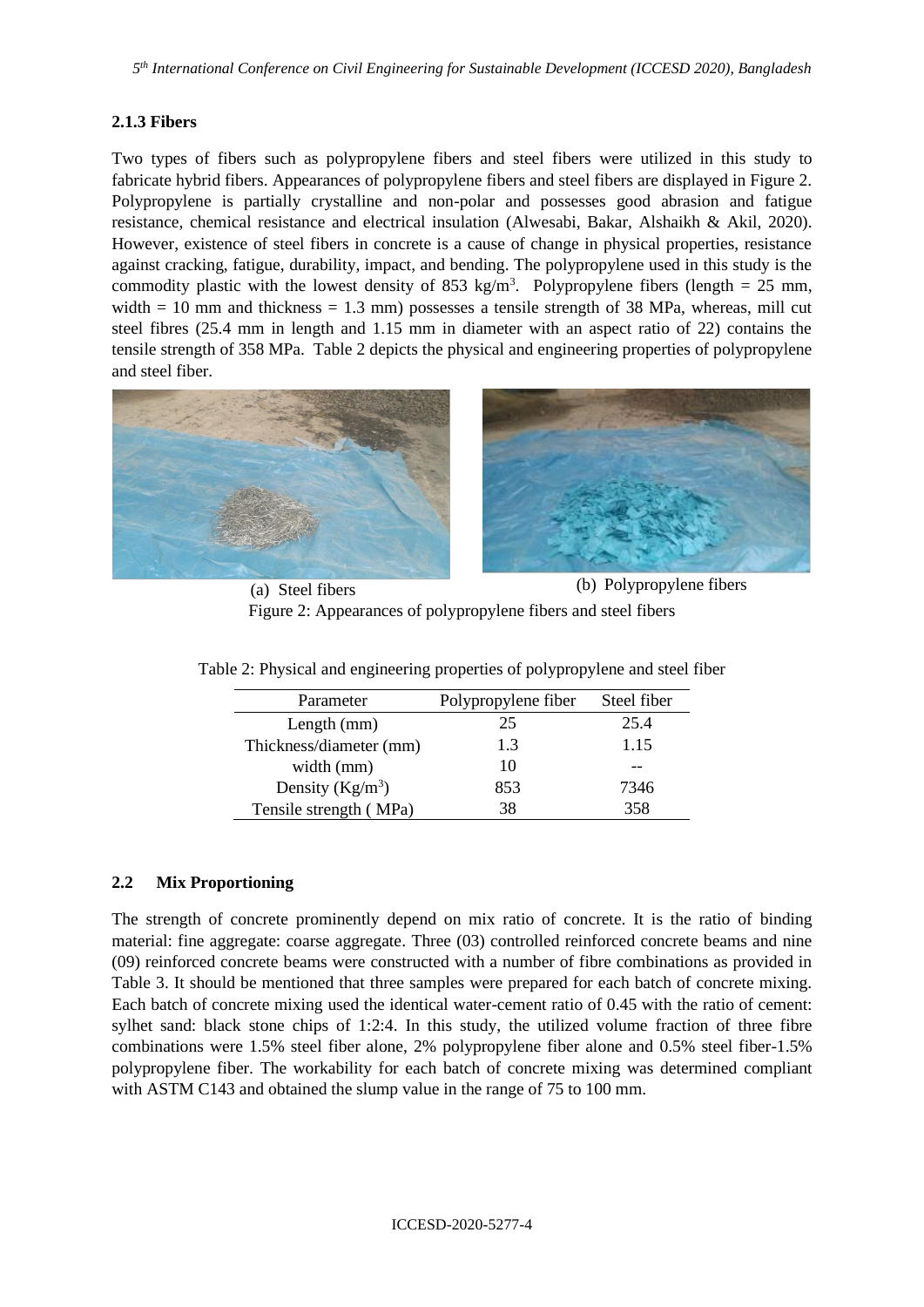| Sl. No. | Specimen<br>designation | % of fiber (by volume) |                        | Total fibre   |
|---------|-------------------------|------------------------|------------------------|---------------|
|         |                         | Steel fiber            | Polypropylene<br>fiber | volume $(\%)$ |
|         | <b>NRB</b>              |                        |                        |               |
| 2.      | <b>SFRB</b>             | 1.5                    |                        | 1.5           |
| 3.      | <b>PFRB</b>             | O                      |                        | 2.0           |
|         | <b>SPRB</b>             | 0.5                    | 1.5                    | 2.0           |

Table 3: Details of fiber content in different reinforced concrete beams.

#### **2.3 Preparation of specimen**

In this study a total of 12 reinforced concrete beam specimens were prepared. Each mix had three beam specimens. The dimensions of each beam specimen was  $1200 \times 150 \times 150$  mm (length x width x depth). For simplicity, 10 mm deformed bars were used as main bar, whereas, 8 mm deformed bars were used as shear reinforcement to prepare beam specimen. In order to prepare concrete mix at first fine and coarse aggregates were put to the rotating mixer and mixed for 2 minutes. After that, cement was inserted to the mixer using the dry mixing and maintained for another 1.5 minutes. Then, 70% of required water was provided into the rotating mixer and sustained mixing for further 2 minutes. Afterward, the rest of the water was poured into the mixture and mixed for 1.5 minutes up to obtaining homogeneity. Thereafter, the fibers were disperse into the rotating mixer and continued mixing for 3 to 4 minutes until homogeneity of concrete. The beam specimens were cast into steel moulds. Once casting accomplished, each beam specimens were enclosed by polythene sheet at ambient temperature for 24 hours. Finally, each reinforced concrete beams were detached from the steel moulds and provided in a water chamber for curing up to 28 days.

# **2.4 Test Method**

Slump test was performed according to provisions specified by ASTM C143. The slump value for each batch of concrete mixing was obtained by determining the difference of vertical distance between the uppermost of the overturned mould and the center of the upper surface of the concrete mix. Flexural strength test was carried out according to ASTM C78 on each reinforced concrete beams using a calibrated hydraulic jack with the capacity of 500 kN. An axial displacement was implemented at the mid-point of beams at a constant rate of 0.1 mm/min according to the requirements recommended by ASTM C78. The typical test setup for the flexural strength of reinforced concrete beams is presented in Figure 4. The axial displacement was applied until the failure of samples.



Figure 4: Typical test setup for flexural strength of reinforced concrete beam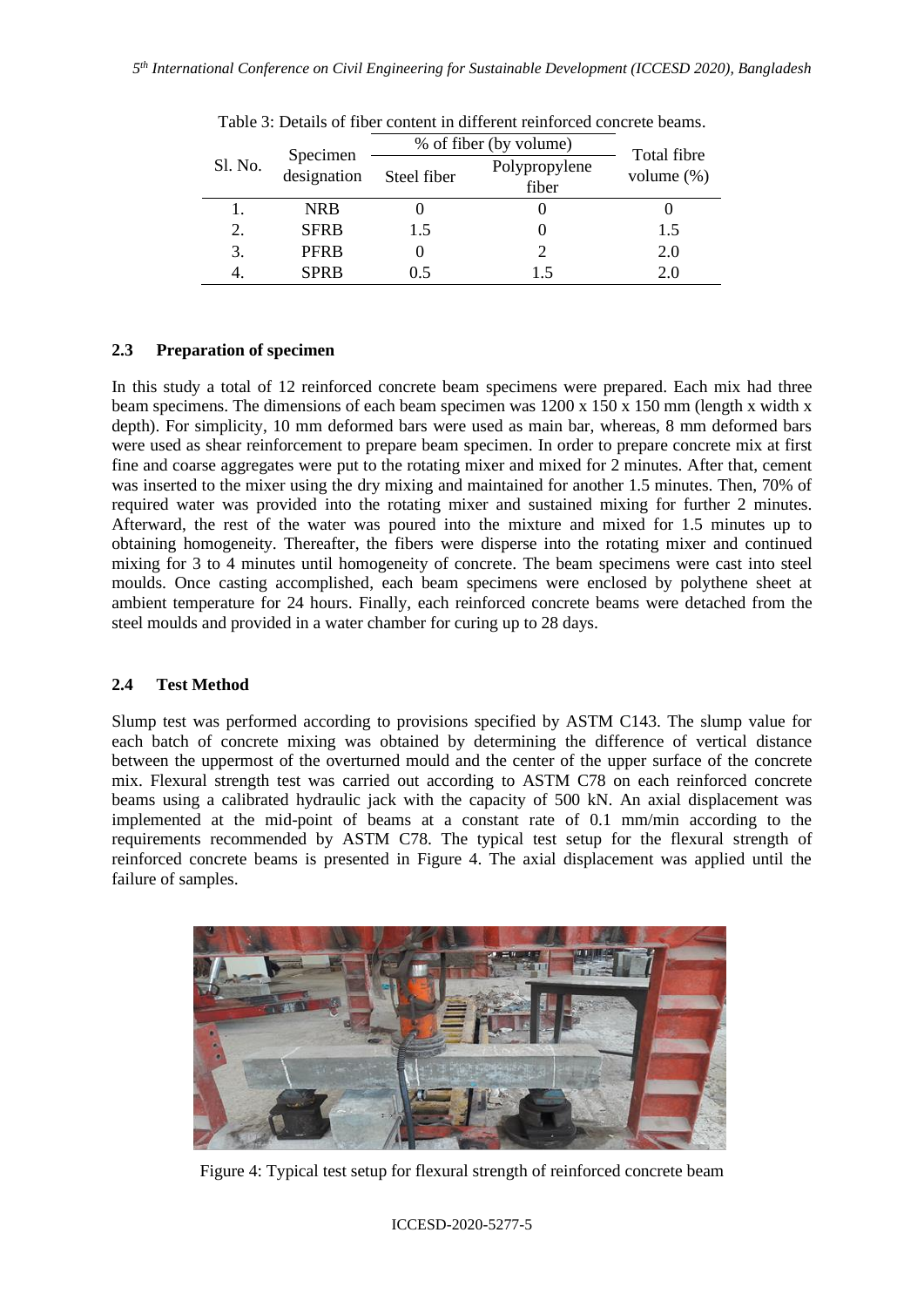#### **3 RESULTS AND DISCUSSIONS**

#### **3.1 Flexural Strength**

The ultimate Load, deflection, failure patterns are analyzed and discussed in this section. This study discusses the comparative effect of using additional fiber materials on flexural behavior of concrete. To analyze the load and deflection relationship, deflection of beams under corresponding loading were recorded. The failure load for each beam was noted for finding flexural strength. The loaddeflection behavior for each mixes of reinforced concrete beams at 28 days is demonstrated in Figure 5. Table 4 and Figure 6 demonstrates the results of flexural strength tests for such reinforced concrete beams. It should be noted that the obtained results are the average of the results of three samples. From Figure 5 it has been found that the maximum load carrying capacity of RCC beam without containing any fiber is 70 kN whereas, beams containing 1.5% steel fibers, 2% polypropylene fibers and combination of 0.5% steel fibers and 1.5 % polypropylene fibers carrying maximum load of 81 kN, 85 kN, and 90 kN respectively. While the polypropylene fibers enhance the strain capacity as well as toughness of the post-crack region, the robust and harder steel fibers increase the ultimate strength of concrete (Komloš, Babal, & Nürnbergerova, 1995).



Figure 5: Comparison of load-deflection behavior of different reinforced concrete beams

The integration of fibers in concrete also enlarges the ductility in addition to toughness of the RCC beam as presented in Figure 5. The flexural strength for each beam was calculated according to specified formula. The flexural strength of RCC beam without containing any fiber was 36.2 MPa. Meanwhile, SFRB, PFRB and SPRB produced flexural strengths of 41.9 MPa, 43.9 MPa and 46.5 MPa correspondingly. The flexural strength of RCC beam increases with the increase of fiber content. The percentage increase of flexural strength were found 15.7%, 21.4% and 28.5% with the incorporation of 1.5% steel fibers, 2% polypropylene fiber and combination of 0.5% steel fiber and 1.5 % polypropylene fiber, respectively. The uppermost flexural strength of RCC beam was observed in SPRB mix reinforced with hybrid fiber (combination of 0.5% steel fiber and 1.5 % polypropylene fiber). Therefore, the combination of steel fibers and polypropylene fibers have positive effect on the flexural strength of reinforced concrete.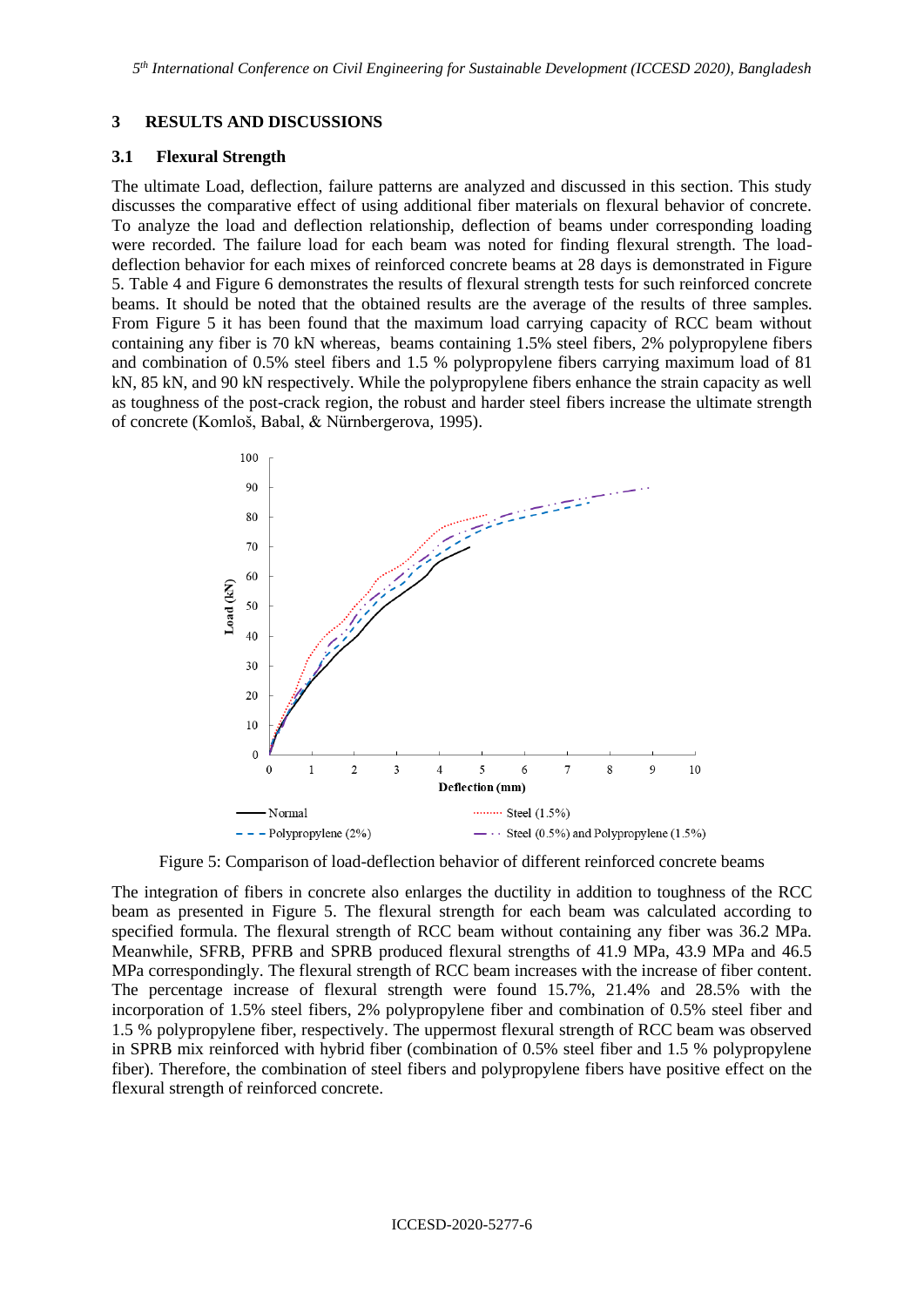

Figure 6: Effect of fiber content on the flexural behavior of reinforced concrete beams

| Specimen<br>designation | Combination                                      | <b>Ultimate</b><br>load<br>(kN) | Maximum<br>deflection<br>(mm) | Flexural<br>strength<br>(MPa) | Increased flexural<br>strength $(\%)$ |
|-------------------------|--------------------------------------------------|---------------------------------|-------------------------------|-------------------------------|---------------------------------------|
| <b>NRB</b>              | Normal RCC beam                                  | 70                              | 4.7                           | 36.2                          |                                       |
| <b>SFRB</b>             | 1.5% steel fiber                                 | 81                              | 5.1                           | 41.9                          | 15.7                                  |
| <b>PFRB</b>             | 2% polypropylene fiber                           | 85                              | 7.5                           | 43.9                          | 21.4                                  |
| <b>SPRB</b>             | 0.5% steel fiber and<br>1.5% polypropylene fiber | 90                              | 8.9                           | 46.5                          | 28.5                                  |

Table 4: Load carrying capacity and flexural strength of different reinforced concrete beams

# **3.2 Failure Patterns**

Fiber reinforcement has extensive been understood to enhance the mechanical properties of concrete through restraining the development of cracks (Chi, Xu & Zhang, 2014).The failure modes for each mixes of reinforced concrete beams under mid-point loading conditions at 28 days is presented in Figure 7. For RCC beam without containing any fiber, the propagation of cracks occurrence is presented in Figure 7(a). There were some vertical and diagonal cracks observed in the beam. Crack Propagation can't be controlled under flexure. As there is no fiber, so the rigidity and load carrying capacity of the beam is less and there is a number of crack. In this case, crack pattern is brittle in manner. The cracking behavior of beam is changed from brittle manner when there was inclusion of 1.5% steel fiber in concrete (shown in Figure 7b). Flexural strength is moderately higher than normal RCC beam, but slightly lower than polypropylene fiber containing beam. Steel fiber imparts ductility. The commencement and propagation of cracks in concrete can be postponed due to incorporation of steel fibers (Chen et al. 2016).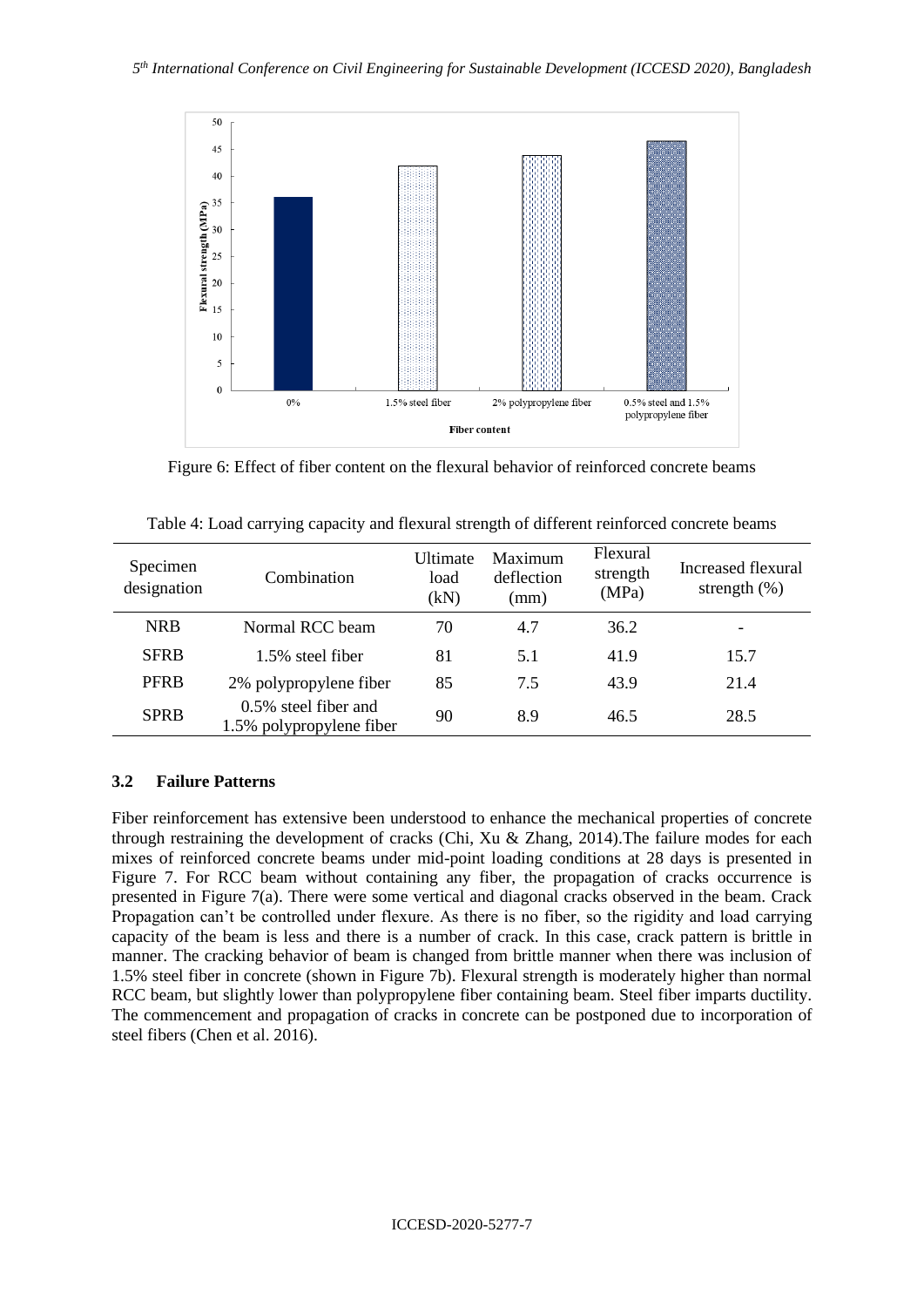



(a) Cracks in normal RCC beam (b) Cracks in 1.5% steel fiber beam





(c) Cracks in 2% polypropylene fiber beam (d) Cracks in hybrid fiber beam Figure 7: Failure patterns for each mixes of reinforced concrete beams

Cracks are brittle in manner which were observed in the beam containing 2% polypropylene fiber. There is shear crack under the ultimate load for which crack occurs (shown in Figure 7c). Although incorporation of 2% polypropylene fiber increased the flexural strength compared to normal RCC beam, but this fiber has insignificant effect on cracking. Macro polypropylene fibers can modify the characteristics of concrete as soon as the matrix has fractured and the fibers enhance the ductility as well as energy absorption capability of concrete (Koniki & Prasad, 2019). The inclusion of steel fibres in concrete is not only an extremely cost-effective but also time-effective approach as it permits prohibiting of reinforcement bars throughout the manufacture and design processes. Polypropylene fiber-reinforced concrete has been focus on now-a-days research due to their remarkable toughness, low cost as well as good shrinkage cracking resistance (Afroughsabet & Ozbakkaloglu, 2015). Reinforcement with one category of fiber in concrete improves the mechanical properties within a rationed assortment. On the other hand, hybrid concrete with the incorporation of different types of fibers exhibit the combined interfaces of all fiber and therefore, possess outstanding properties. In this study, the cracks produced in the surface of beam is more ductile in manner due to addition of 0.5% steel fiber and 1.5% polypropylene fiber (shown in Figure 7d). The integrated utilization of steel fibers and polypropylene fibers in reinforced concrete beams can be observed as enormously advantageous as it not only enhances the flexural strength of concrete but also resolves the concern of brittle failure to a considerable amount. Polypropylene fiber resist the cracking in earlier stage and steel fiber resist the crack propagation in later stage (Yap, Bu, Alengaram, Mo & Jumaat, 2014). Therefore, the incorporation of various fibers with different lengths and sizes is a possible strategy to inhibit the cracks problem taking place at different phases in concrete.

# **4. SUMMARY AND CONCLUSIONS**

This study predominatly investigates the flexural performance of reinforced concrete beam (RCC) using polypropylene and steel fibers separately as well as combination of both fibers. In this research, four categories of RCC beam specimens were constructed encompassing normal RCC beam (control); addition of 1.5% steel fiber; 2% polypropylene fiber; and combination of 0.5% steel fiber and 1.5% polypropylene fiber in volume of concrete. Based on the experimental study, the following conclusions have been sorted out: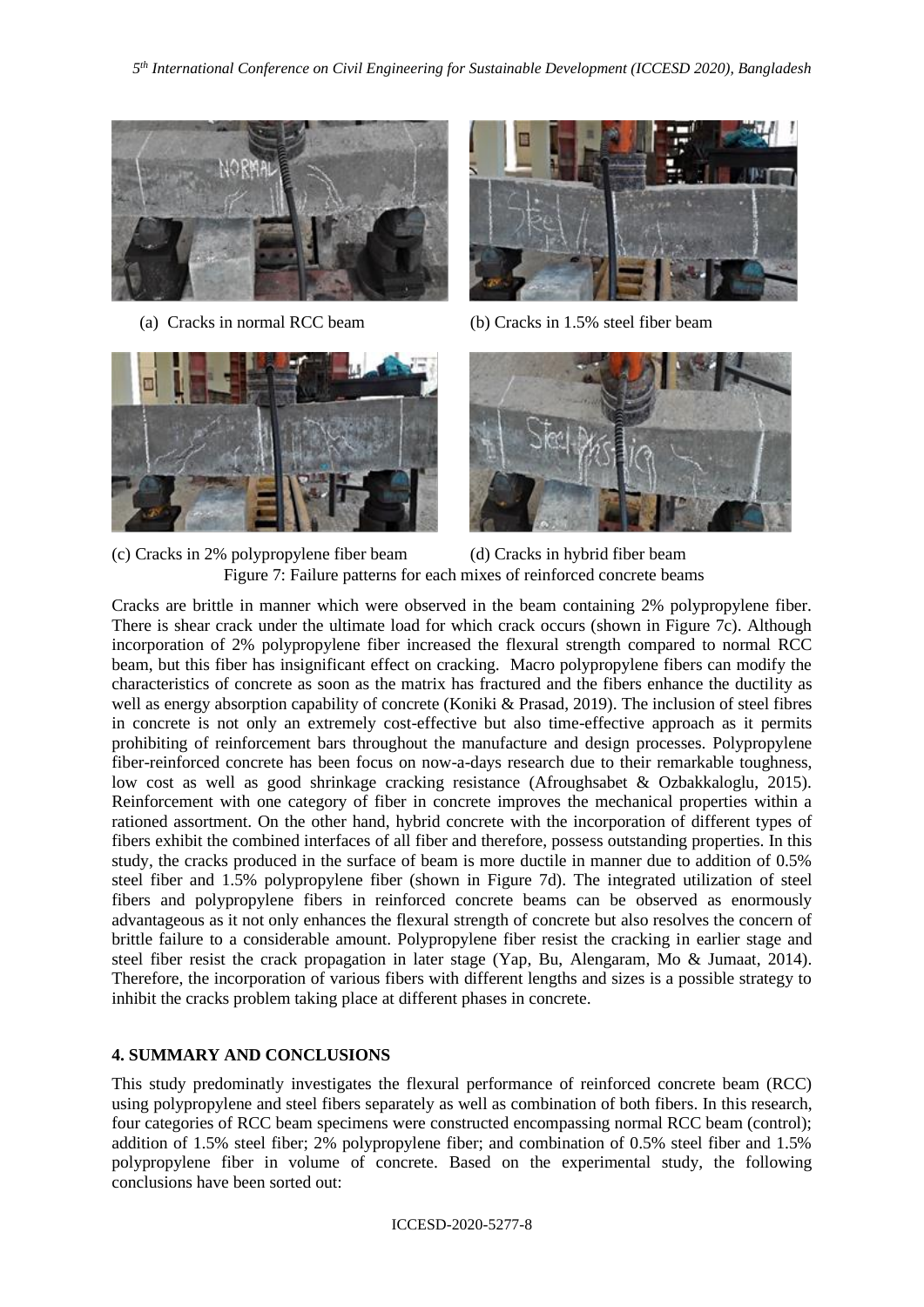- The flexural strength of RCC beam increases due to addition fiber content. Compared to RCC beam without containing any fiber, flexural strength increases by 15.7%, 21.4% and 28.5% due to the incorporation of 1.5% steel fibers, 2% polypropylene fiber and combination of 0.5% steel fiber and 1.5 % polypropylene fiber, respectively.
- The initiation and propagation of cracks in RCC beam can be controlled due to incorporation of steel fibers by 1.5% in volume of concrete.
- The incorporation of polypropylene fiber by 2% in volume of concrete in RCC beam not only increases the flexural strength compared to normal RCC beam, but also enhance the ductility in considerable extent.
- The combined use of 0.5% steel fiber and 1.5% polypropylene fiber have positive effect on the flexural strength of reinforced concrete. The hybrid fiber in reinforced concrete beams can be observed as enormously advantageous as it not only enhances the flexural strength of concrete but also resolves the concern of brittle failure to a considerable amount. Therefore, the incorporation of a number of fibers with different lengths and sizes is a possible strategy to inhibit the cracks problem taking place at different phases in concrete.

### **ACKNOWLEDGMENT**

We want to express our acknowledgements to all of the employees of Engineering Materials Laboratory, Department of Civil Engineering, Khulna University of Engineering & Technology for their valuable cooperation during the course of the research period.

### **References**

- Afroughsabet, V., & Ozbakkaloglu, T. (2015). Mechanical and durability properties of high-strength concrete containing steel and polypropylene fibers. *Construction and building materials*, *94*, 73- 82.
- Ahmadi, M., Farzin, S., Hassani, A., & Motamedi, M. (2017). Mechanical properties of the concrete containing recycled fibers and aggregates. *Construction and Building Materials*, *144*, 392-398.
- Al-Hadidy, A. I., & Yi-Qiu, T. (2009). Mechanistic approach for polypropylene-modified flexible pavements. *Materials & Design*, *30*(4), 1133-1140.
- Alwesabi, E. A., Bakar, B. A., Alshaikh, I. M., & Akil, H. M. (2020). Experimental investigation on mechanical properties of plain and rubberised concretes with steel–polypropylene hybrid fibre. *Construction and Building Materials*, *233*, 117194.
- Aslani, F., & Nejadi, S. (2012). Bond characteristics of steel fiber and deformed reinforcing steel bar embedded in steel fiber reinforced self-compacting concrete (SFRSCC). *Open Engineering*, *2*(3), 445-470.
- Armandei, M., & de Souza Sanchez Filho, E. (2017). Correlation between fracture roughness and material strength parameters in SFRCs using 2D image analysis. *Construction and Building Materials*, *140*, 82-90.
- ASTM C150 (2011). Standard Specification for Portland Cement, ASTM International, West Conshohocken, PA, United States.
- ASTM C136 (2019). Standard Test Method for Sieve Analysis of Fine and Coarse Aggregates, ASTM International, West Conshohocken, PA, United States.
- ASTM C143 (2015). Standard Test Method for Slump of Hydraulic-Cement Concrete, ASTM International, ASTM International, West Conshohocken, PA, United States.
- ASTM C78 (2015). Standard Test Method for Flexural Strength of Concrete (Using Simple Beam with Central-Point Loading), ASTM International, West Conshohocken, PA, United States.
- Behfarnia, K., & Behravan, A. (2014). Application of high performance polypropylene fibers in concrete lining of water tunnels. *Materials & Design*, *55*, 274-279.
- Chen, G. M., Yang, H., Lin, C. J., Chen, J. F., He, Y. H., & Zhang, H. Z. (2016). Fracture behaviour of steel fibre reinforced recycled aggregate concrete after exposure to elevated temperatures. *Construction and Building Materials*, *128*, 272-286.